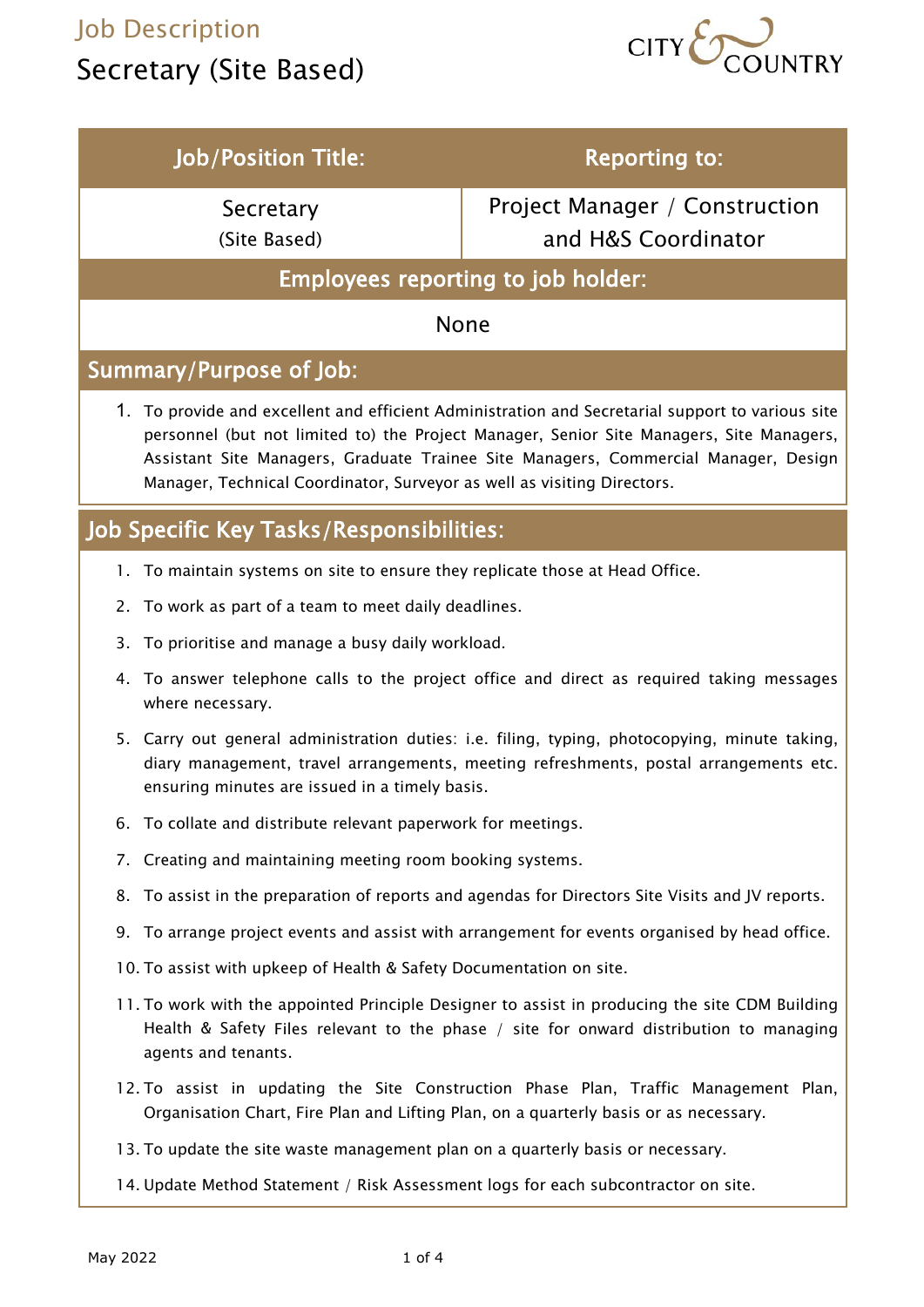### Job Description



### Secretary (Site Based)

#### Job Specific Key Tasks/Responsibilities:

- 15. Input monthly meter readings and site fuel usage as necessary into the relevant spreadsheets/Departments.
- 16. Liaise with head office staff regarding training for site personnel.
- 17. To ensure all drawings on the drawing rack are reflective of the up to date revisions on the drawing register and/or 4 Projects (where not undertaken by the Graduate Trainee).
- 18. To monitor Fieldview software for the project(s) to ensure timely sign off of the companies HQC system and permits system.
- 19. Maintain filing system and record keeping procedures.
- 20. Carry out general reception duties.
- 21. To undertake re-ordering of all stationery / office supplies.
- 22. To undertake re-ordering of all welfare supplies.
- 23. Requisitioning of all corporate wear for the site team and keeping accurate records of distribution.
- 24. Keeping accurate records i.e. sickness reporting, holiday entitlement to input into weekly absence reports.
- 25. Prompt team to submit expenses, mileage returns to head office on a monthly basis.
- 26. Assist with the preparation and dispatch of sub-contract tender/ contract documentation and drawings (where not undertaken by the Graduate Trainee).
- 27. Arrange secretarial and reception cover as and when necessary.
- 28. Accurate record keeping (where necessary) of sub-contractor payments, invoice payments, contractor instructions, manual purchasing, petty cash, legal documents etc.
- 29. Action purchaser extras, purchaser selections, forward specific documentation on completed properties to relevant parties (where necessary).
- 30. Collation of plot O&M manuals for completed properties and distribution.
- 31. Report accurate information to our head office on a weekly / monthly/ quarterly basis regarding Health & Safety issues, Environmental, personnel issues etc.
- 32. Management / maintenance reporting of all office IT equipment, computers, photocopiers, franking machines, printers etc. informing central IT of any problems.
- 33. Liaising with staff in others departments and external contacts.
- 34. Arrange and carry out orientation of New Starters. Undertaking new staff company inductions and dealing with any requirements for leaving members of staff.
- 35. Maintain and update plot files and records of High Quality Construction stage sign offs.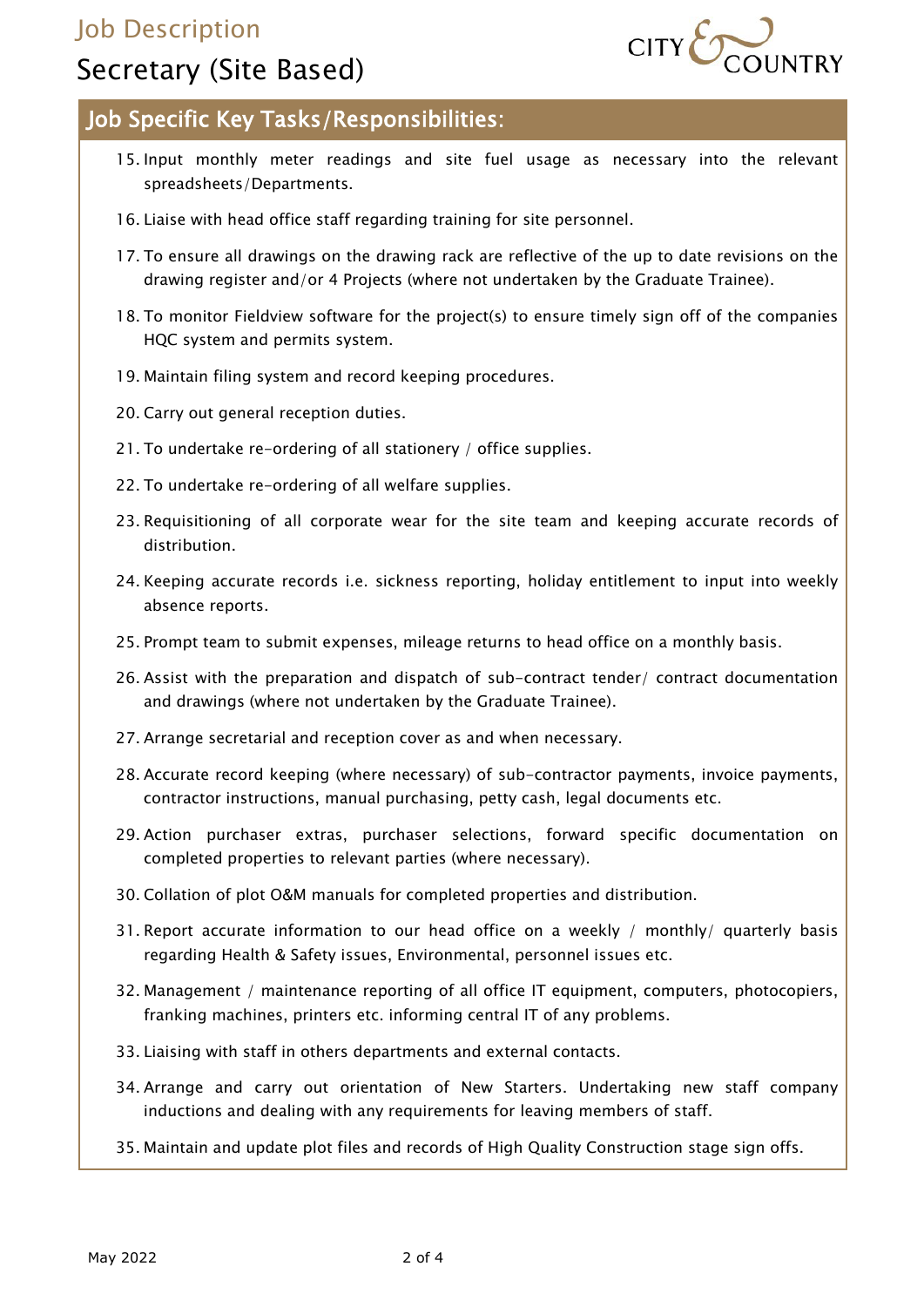## Job Description Secretary (Site Based)



#### All City & Country Employee Key Tasks/Responsibilities:

- 1. To read, understand and adhere to all the principles set out in the City & Country Vision, Values and Culture document.
- 2. To positively embrace and follow the procedures in Roles & Responsibilities, the Key Interaction Stages Summary (KISS) and the relevant Departmental Procedures.
- 3. To read, understand and put into good practice the Company's approach to Health & Safety and the Environment as set out in Health Safety & Environment at City & Country.
- 4. To work diligently to achieve or exceed the agreed Personal, Departmental and Corporate Objectives.
- 5. To use the City & Country Challenge principles for all Manager and Director approvals.
- 6. To ensure that published Authority Levels are adhered to at all times.
- 7. To abide by all Company HR Policies.
- 8. To manage and allocate all resources effectively within your control on a day-to-day basis.
- 9. To be aware of all published best practice guidelines, legislation and regulations relevant to the role in order to discharge your duties in a well-informed and competent manner.
- 10. To read, understand and adhere to the City & Country Health & Safety Policy.
- 11. To nurture strong and mutually beneficial relationships with the other departments to improve communication, understanding, forward planning and delivery of the projects.
- 12. To represent the Company in a professional and ethical manner to strengthen and enhance the brand and reputation of the Group.

#### Experience Required:

- 1. At least 2 years' experience in a relevant secretarial role.
- 2. To have excellent IT skills using Word, Excel and Outlook and strong administration skills, preferably with RSA level II certification.
- 3. To be able to communicate at all levels internally and externally in a professional manner.
- 4. To be proficient and accurate in all aspects of work.
- 5. To have a high level of organisation and planning skills.
- 6. To have an excellent telephone manner.
- 7. To be numerate and literate.
- 8. To have a sound understanding and appreciation of the importance of Health & Safety.